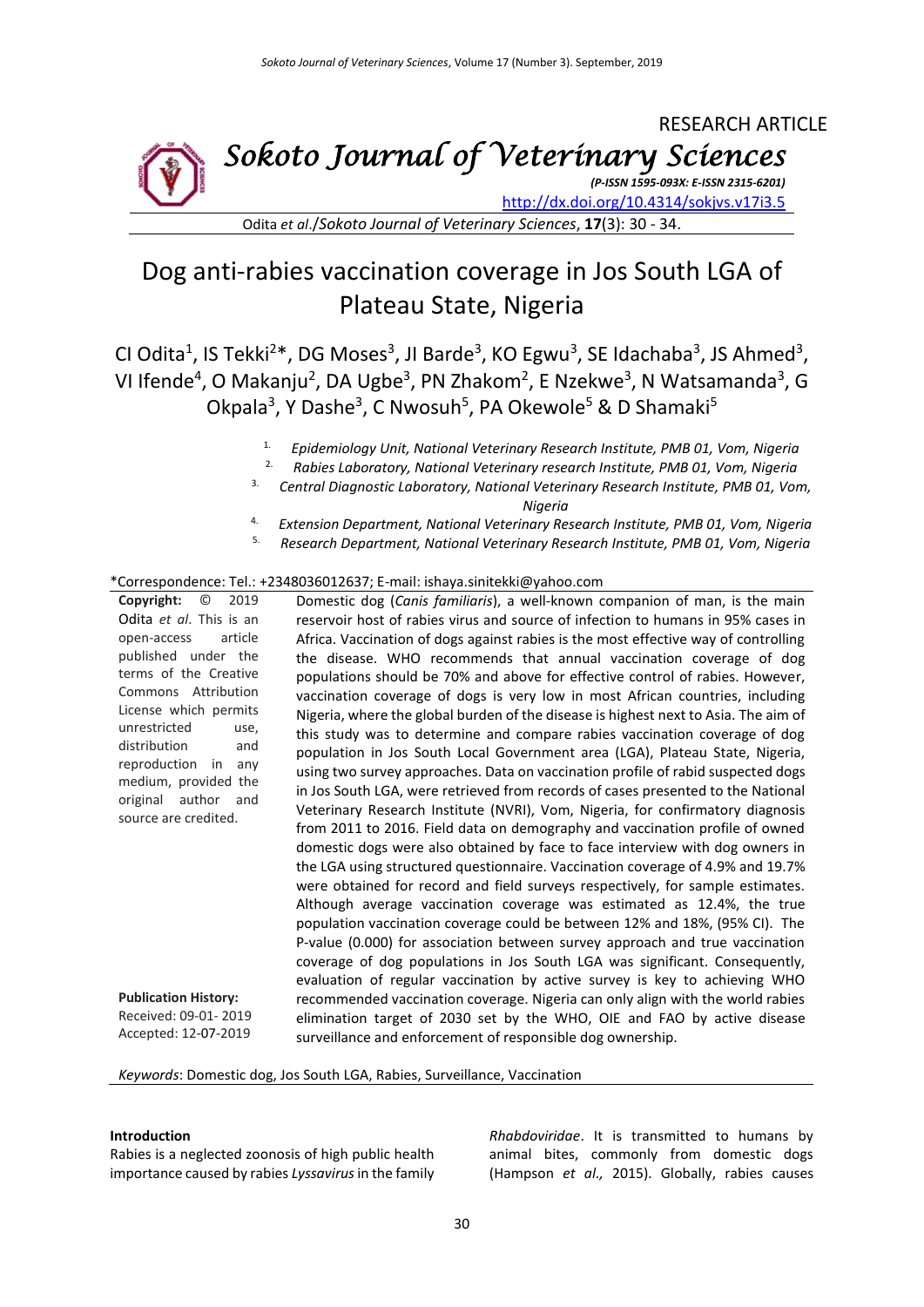more than 60,000 human deaths annually (WHO, 2017) with 44% of cases occurring in Africa (WHO, 2005). The disease has a huge financial burden as appropriate Post Exposure Prophylaxis (PEP) is quite expensive and not readily available in resource limited countries (Medley *et al*., 2017).

Dog rabies is endemic in Nigeria and is maintained by dog to dog transmission (Oduye & Aghomo, 1985). Vaccination of dogs against the disease is the most effective method of prevention and control (WHO, 2013) and attainment of 70% vaccination coverage of dog population as recommended by the WHO (Medley *et al*., 1996) is an important factor for breaking the cycle of its transmission. However, in many African countries, dog vaccination coverage is far below the WHO recommendation (Jibat *et al*., 2015). In Nigeria, dog population is on the increase (Adaba *et al*., 2004) and are poorly managed as only insignificant numbers are vaccinated against rabies (Ahmed *et al*., 2000), in spite of availability of National Veterinary Research Institute (NVRI), Vom egg-based low egg passage flurry rabies vaccine for dogs and several imported exotic cell culture vaccines found in major cities of the country.

Plateau State, located in North-central zone and the twelfth largest State in Nigeria (population figure 4, 200, 400 based on the 2016 population projection) (NPC, 2006) is the headquarters of dog and dogmeat trade from where hundreds are moved in and out of the state daily without any form of restriction to other parts of Nigeria (Konzing *et al.*, 2015). The objectives of this study were to determine and compare vaccination coverage of domestic dog population in Jos south LGA, Plateau state based on two survey approaches.

## **Materials and Methods**

A descriptive and analytical cross-sectional study was conducted on archival records of rabies laboratory 2011-2016 to determine antirabies vaccination profile of dog samples (dog head) submitted for confirmatory diagnosis at the National Veterinary Research Institute (NVRI), Vom and also data on dog antirabies vaccination collected by random sampling and administration of structured questionnaire to dog owners during a field survey carried out in Jos South LGA of Plateau State. We described the point estimates of vaccination coverage for two survey approaches and tested the hypothesis of no significant difference between the two approach methods, using descriptive statistics and Chi-Square.

## **Results**

From the record survey, the highest number of cases (79/284) and dogs without vaccination history 27.5% (78/284) (expired vaccination inclusive), occurred in 2014. However, 2012 had the highest annual rate (100%) of dogs without current vaccination record, followed by 2014 (98.7%). Ninety percent or more of the dogs in the remaining four years had no current vaccination records. Overall, only 4.9% (14/284) had vaccination record while 91.6% (260/284) had none (Table1). It was also observed that 10 (3.5%) of the dog population had record of expired vaccination by two years or more (Table 1).

From the field survey however, only 19.7% (358/1815) of the dog population studied had current record of rabies vaccination, 69.0% (1251/1815) had none, while 11.3% (206/1815) had expired records of vaccination (Table 2). Consequently, Vaccination coverage for dog population under field survey was 19.7% (P1). The dogs were also categorized into confined (24.5%) and free roaming (75.5%) (Table 2). Table 3, depicts summary of record and field surveys, While Table 4 shows expected frequencies for the null hypothesis. At 95% CI, the true vaccination coverage for dog population in Jos South LGA was between 12% and 18%.

#### **Discussion**

Low proportion of vaccinated dogs observed in this study with the two survey approaches is a proof of poor attitude of dog owners towards vaccination of their dogs against rabies across Nigeria (Fagbami *et al*., 1981) in general and in Jos South LGA in particular. The minute proportion of vaccinated dog population is also an indication of poor herd immunity among dog population which implies that both humans and other warm-blooded animals in Jos South LGA, Plateau State are at risk of infection with the disease. It is worrisome to have about 80% of the dog population surveyed unvaccinated and moving freely in the communities without restrictions (Table 2). This category of dogs will remain vulnerable to rabies and serve as source of infection to people and other animals. The result of this study agrees with the review findings of Jibat *et al.* (2015) that reported 18% vaccination coverage rate in "owner-charged" dog rabies vaccination schemes for generality of African countries. It is believed that majority of dogs in Africa are owned (Jibat *et al.*, 2015) and should be accessible for parenteral immunization; making the control of rabies in the country and Jos south achievable if there is will power on the part of dog owners to ensure annual vaccination of their dogs. Animal control and vaccination strategies have proved successful in preventing spread of rabies in a number of countries (WHO, 2017). The recommended vaccination coverage by the WHO have in several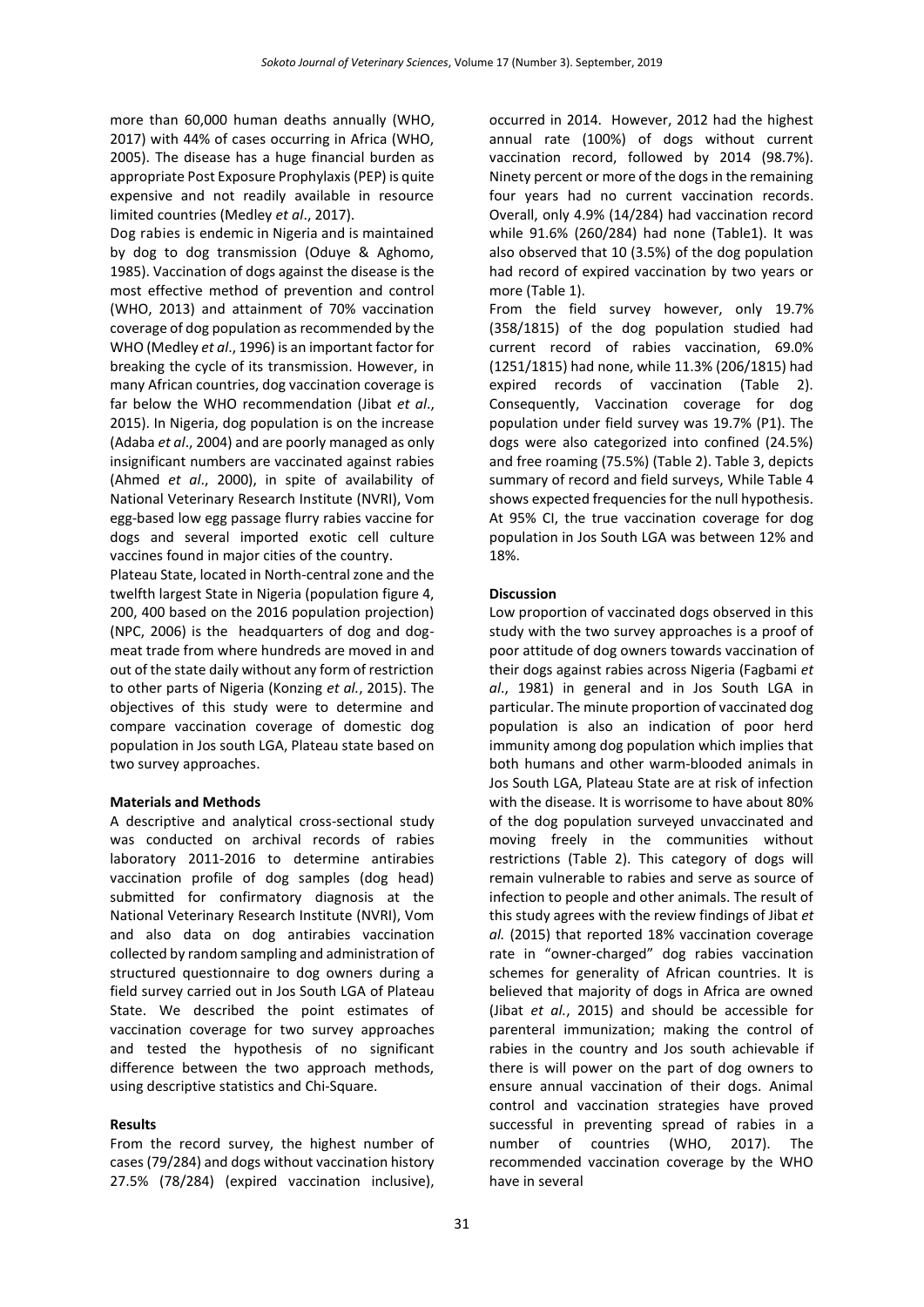|              |                       | Dog Vaccination Status |                            |              |
|--------------|-----------------------|------------------------|----------------------------|--------------|
| Year         | Dog sample submission | Current vaccination    | <b>Expired vaccination</b> | Unvaccinated |
| 2011         | 53                    | 4                      |                            | 45           |
| 2012         | 52                    | 0                      |                            | 51           |
| 2013         | 50                    |                        |                            | 43           |
| 2014         | 79                    |                        |                            | 77           |
| 2015         | 26                    |                        |                            | 24           |
| 2016         | 24                    |                        |                            | 20           |
| <b>TOTAL</b> | 284                   | 14(4.9%)               | 10(3.5%)                   | 260(91.6%)   |

**Table 1**: Record of dog vaccination profile based on sample submissions to NVRI, Vom for rabies confirmatory diagnosis from 2011 to 2016

Vaccination coverage 14/284 = 0.049 x 100 = 4.9% (P2)

**Table 2**: Distribution of dogs sampled in November 2016 during field survey in Jos south LGA, Plateau State by vaccination status and management system

| Dog Vaccination Records | Total No.   |              | Dog Management System |  |
|-------------------------|-------------|--------------|-----------------------|--|
|                         | Sampled (%) | Confined     | Free-Roaming          |  |
| Current                 | 358 (19.7)  | 67(18.7%)    | 291(81.3%)            |  |
| Expired                 | 206(11.3)   | 49 (23.8%)   | 157 (76.2%)           |  |
| None                    | 1251 (69.0) | 329 (26.3 %) | 922 (73.7%)           |  |
| Total                   | 1,815       | 445(24.5%)   | 1370(75.5%)           |  |

Vaccination coverage = 358/1815 = 0.197 x 100 = 19.7% (P1)

| Table 3: Observed frequencies based on summary of sample estimates |  |  |  |  |  |
|--------------------------------------------------------------------|--|--|--|--|--|
|--------------------------------------------------------------------|--|--|--|--|--|

| Vaccination  | Field survey | Record survey | Total (%)   |
|--------------|--------------|---------------|-------------|
| Status       |              |               |             |
| Vaccinated   | 358          | 14            | 372 (17.7)  |
| Unvaccinated | 1457         | 270           | 1727 (82.3) |
| Total        | 1815 (86.5%) | 284 (13.5%)   | 2099 (100)  |
|              |              |               |             |

| <b>Table 4: Expected frequencies</b> |                              |                            |        |  |
|--------------------------------------|------------------------------|----------------------------|--------|--|
| Vaccination status                   | Field survey                 | Record survey              | Total  |  |
| vaccinated                           | $372 \times 1815 = 321.67$   | $372 \times 284 = 50.33$   | 372.0  |  |
|                                      | 2099                         | 2099                       |        |  |
| Unvaccinated                         | $1727 \times 1815 = 1493.33$ | $1727 \times 284 = 233.67$ | 1727.0 |  |
|                                      | 2099                         | 2099                       |        |  |
| Total                                |                              |                            | 2099   |  |

regions of the world sustained herd immunity and interrupted transmission circle of rabies (Medley *et al*., 1996; Hampson *et al*., 2009).

The vaccination coverage observed in the study is far below the recommended threshold needed to break the transmission cycle of the virus. Some of the factors responsible for this may range from low level of awareness of danger of rabies, financial constraint or even owner apathy. According to Aga *et al.* (2016), rabies control programs are low priority to governments of developing countries. Despite its impact on public health and economy, rabies is highly neglected as little or no funds are allocated for its control and prevention.

Government interventions, by way of enforcement and/or provision of highly subsidized or free vaccination, could enhance compliance. Thus,

creation of public awareness on the danger of rabies, importance of vaccination of dogs against rabies through the media, schools, religious organizations, in addition to enforcement would play important role in improving compliance with the dog vaccination laws and subsequent attainment of rabies free country.

The findings of this study have also shown that communities in Jos South have not made adequate use of what NVRI, Vom has to offer in terms of protection of animal health, such as availability of lowcost rabies vaccines and numerous veterinary services. It is either the community is ignorant of the facilities and services available at NVRI and the teeming veterinary surgeons on the plateau or has a wrong attitude towards seeking health services for their animals.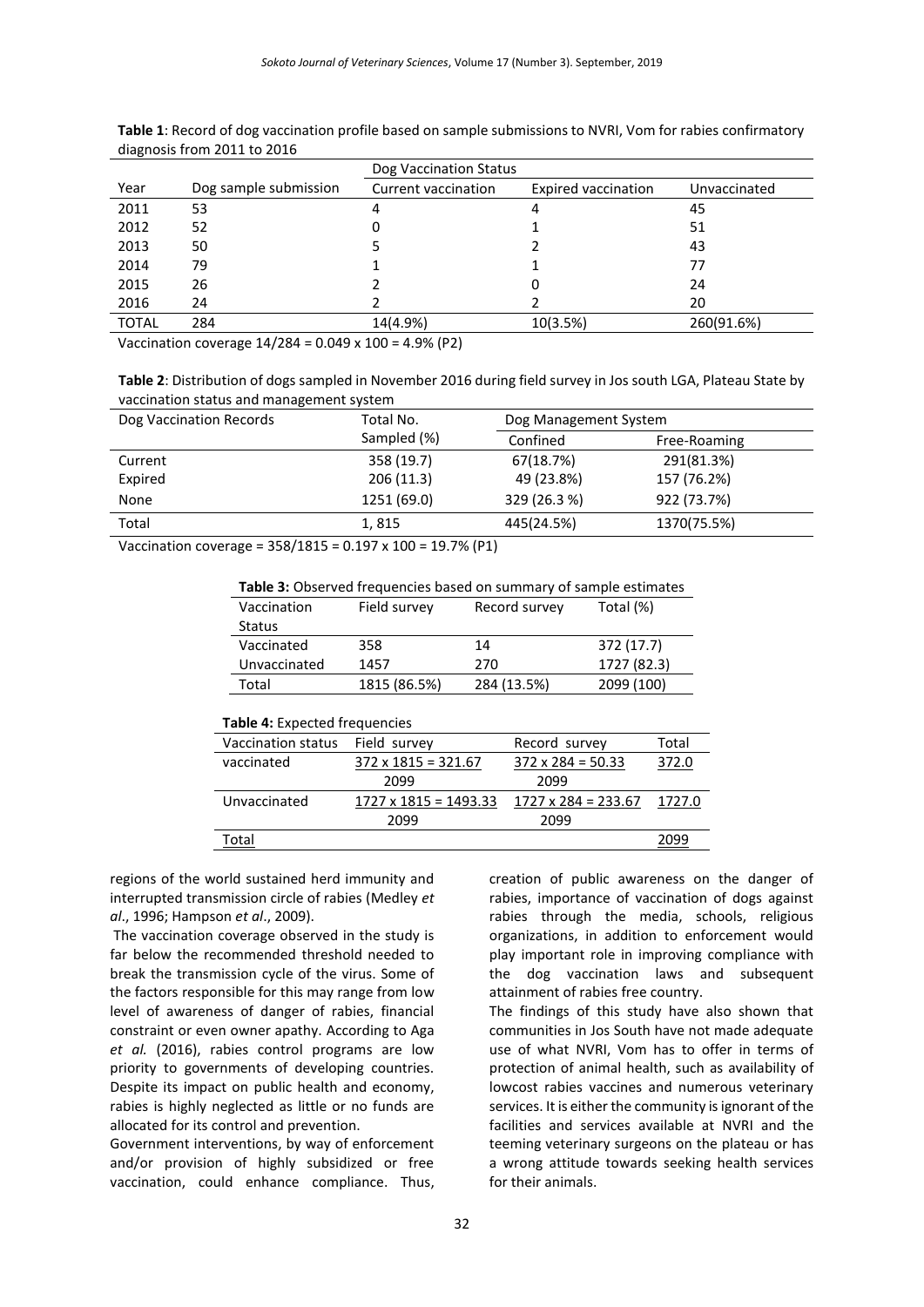By law, it is the duty of the local government authority to implement and enforce the dog laws as provided in its legal documents (FRN, 1988). Enforcement and issuance of dog licenses will serve as a source of revenue generation for Nigerian government. The World Health Organization (WHO), World Organization for Animal Health (OIE) and Food and Agriculture Organization (FAO) have set a target for World rabies elimination by 2030 (Scott *et al*., 2015; Jarvis, 2016) and Nigeria should not be surpassed in the global community in attaining this target. An important aspect to achieving this goal is active disease survey. This was clearly shown in the study where determination of dog anti rabies vaccination coverage by field survey showed a significant difference from record survey. Although we do not downplay the role of records in disease monitoring and surveillance activities, the enormity of rabies in Nigeria as it stands requires proactive steps by stakeholders. The NVRI, in collaboration with Federal Department of Livestock and Pest Control Services needs to ensure regular and active disease searching in addition to disease evaluation until the desired vaccination coverage is attained.

In conclusion, the imperative to eradicate rabies in Nigeria through active disease searching and effective vaccination coverage is paramount. The authors advocate for free mass vaccination scheme and enforcement of responsible dog ownership in order to achieve 70% dog vaccination coverage for effective rabies control and elimination by 2030 as set by WHO, OIE and FAO.

## **Conflicts of Interest**

The authors declare no conflicts of interest.

## **References**

- Adaba IJ, Dzikwi AA & Umoh JU (2004). Effect of Dog Ownership Patterns on the Utilization of Veterinary Services: A Case Study of Sabon Gari Local Government Area of Kaduna State, Nigeria. In: *Proceedings of the 41st Congress of the Nigerian Veterinary Medical Association held at the National Veterinary Research Institute, Vom, Jos, Plateau State, Nigeria* (JO Kalejaiye, IM Muraina, PA Okewole, MO Odugbo, GAT Ogundipe, TA Cole, MJ Mohammad, editors). Pp 104 -105.
- Aga AM, Hurisa B & Urga K (2016). Current situation of rabies prevention and control in developing countries: Ethiopia perspective. *The Journal of Infectious Diseases and Preventive Medicine,* **4**(1): 1- 6.
- Ahmed HU, Chafe, UM, Magaji AA & Adbul-Qadir A (2000). Rabies and dog bite: A decade of experience in Sokoto, Nigeria. *Sokoto Journal of Veterinary Science,* **2**(1): 2-10
- Fagbami AH, Anosa VO & Ezebuiro EO (1981). Hospital records of human rabies and antirabies prophylaxis in Nigeria 1969-1978. *Transactions of the Royal Society of Tropical Medicine and Hygiene,* **75**(6), 872- 876. 872.
- FRN (1988). Federal Republic of Nigeria Animal Disease Control Act 10, 1988. Animal Diseases (Control) Act - *Law Nigeria lawnigeria.com/LFN/A/Animal-Diseases (Control) Act*. [http://www.vertic.org/media/National%2](http://www.vertic.org/media/National%20Legislation/Nigeria/NG_Animal_Diseases_Control_Act.pdf) [0Legislation/Nigeria/NG\\_Animal\\_Diseases](http://www.vertic.org/media/National%20Legislation/Nigeria/NG_Animal_Diseases_Control_Act.pdf) [\\_Control\\_Act.pdf,](http://www.vertic.org/media/National%20Legislation/Nigeria/NG_Animal_Diseases_Control_Act.pdf) retrieved 28-06-2019.
- Hampson K, Coudeville L, Lembo T, Sambo M, Kieffer A, Attlan M, Barrat J, Blanton JD, Briggs DJ, Cleaveland C, Costa P, Freuling CM, Hiby E, Knopf L, Leanes F, Meslin F-X, Metlin A, Miranda ME, Müller T, Nel LH, Recuenco S, Rupprecht CE, Schumacher C, Taylor L, Vigilato MAN, Zinsstag J & Dushoff J. (2015). Estimating the global burden of endemic canine rabies. *PLoS Neglected Tropical Diseases,* **9**(4): 1-20. [https://journals.plos.org/plosntds/article/fil](https://journals.plos.org/plosntds/article/file?id=10.1371/journal.pntd.0003709&type=printable) [e?id=10.1371/journal.pntd.0003709&type=](https://journals.plos.org/plosntds/article/file?id=10.1371/journal.pntd.0003709&type=printable) [printable,](https://journals.plos.org/plosntds/article/file?id=10.1371/journal.pntd.0003709&type=printable) retrieved 25-05-2018.
- Hampson K, Dushoff J, Cleaveland S, Haydon DT, Kaare M, Packer C & Dobson A (2009) Transmission dynamics and prospects for the elimination of canine rabies. *PLoS Biology,* **7**(3): 462-471.
- Jarvis S (2016). One health. Aiming for elimination of dog-mediated human rabies cases by 2030. *Veterinary Record* **178**(4): 86–87.
- Jibat T, Hogeveen H & Mourits MCM (2015). Review on dog rabies vaccination coverage in Africa: A question of dog accessibility or cost recovery? *PLoS Neglected Tropical Diseases,* **9**(2): 1-13.
- Konzing L, Umoh JU & Dzikwi AA (2015). Trade dogdog meat processors interface in rabies transmission. *International Journal of Applied Research,* **1**(11): 83-91.
- Medley AM, Millien MF, Blanton JD, Xiaoyue M, Augustin P, Crowdis K & Wallace RM (2017). Retrospective cohort study to assess the risk of rabies in biting dogs, 2013–2015, Republic of Haiti. *Tropical Medicine and Infectious Diseases,* **2**(14): 1- 13.
- Medley AM, Millien MF, Blanton JD, Xiaoyue M, Coleman PG & Dye C (1996). Immunization